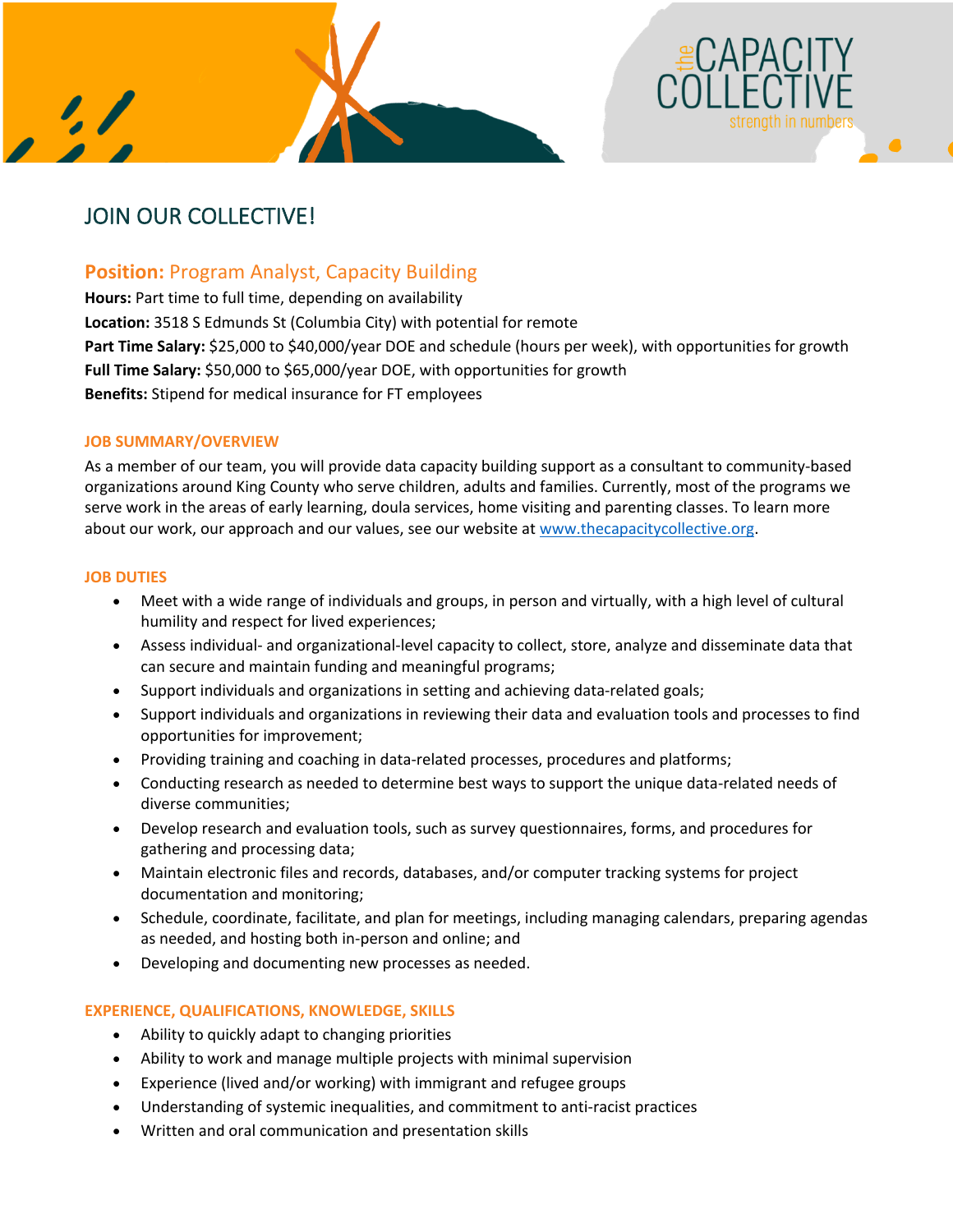



# **REQUIRED QUALIFICATIONS**

- Intermediate to advanced experience with Excel and/or Google Sheets
- Experience with basic to advanced Data Visualization (charts, graphs, infographics, etc.)
- Microsoft Office Suite, including Word, Excel, PowerPoint and Outlook
- Google Drive Suite, including Google Docs, Sheets and Forms
- Experience with qualitative and/or quantitative research methods (such as surveys, focus groups, and/or interviews)

## **DESIRED QUALIFICATIONS**

- A Master's Degree in a human service field (e.g. sociology or social work) and/or a combination of experiences. We acknowledge unequal access to education; Individuals with lived experience are encouraged to apply.
- Knowledge of and/or experience with Program Evaluation
- Project Management Platforms like Trello, Basecamp or Microsoft Teams
- Data Visualization Platforms like Power BI or Tableau
- Virtual Conferencing Platforms like Zoom, Skype, Microsoft Teams or Google Hangout
- Experience training, coaching or teaching others
- Experience with (or interest in) Client Management Services platforms like Apricot, Sumac, ETO or Salesforce.
- Knowledge of (or interest in) early learning, doula services, home visiting, infant mental health, and/or parenting education
- Experience with using data for advocacy and/or grant writing
- Program/Project Management
- Experience (or interest) in database administration is not required, but a plus
- Skills in languages such as Arabic, French, Korean, Spanish or Somali not required, but a plus.

## **WORK SCHEDULE AND LOCATION**

We are generally available to our clients during the times they work, which is usually Monday through Friday during standard business hours. Overall, there is a lot of flexibility, and work is completed in our office in Columbia City, or from home. As COVID-19 restrictions evolve, we hope to be able to meet clients in their offices, which are largely concentrated in South Seattle and South King County.

## **ABOUT THE CAPACITY COLLECTIVE**

We imagine a just future, where community-based organizations have the skills and resources they need to capture, analyze and share their own stories. We recognize that many social inequities are mirrored in the nonprofit sector, with larger organizations better positioned to secure sustainable funding than their smaller counterparts, which are often organizations serving and led by members of marginalized communities. Our goal is to build the capacity of smaller and grassroots organizations to better compete for funding, while also creating programs that are responsive and meaningful to the communities they serve. We believe people are the experts of their communities and experiences; we strive to share our expertise in data and evaluation in ways that can